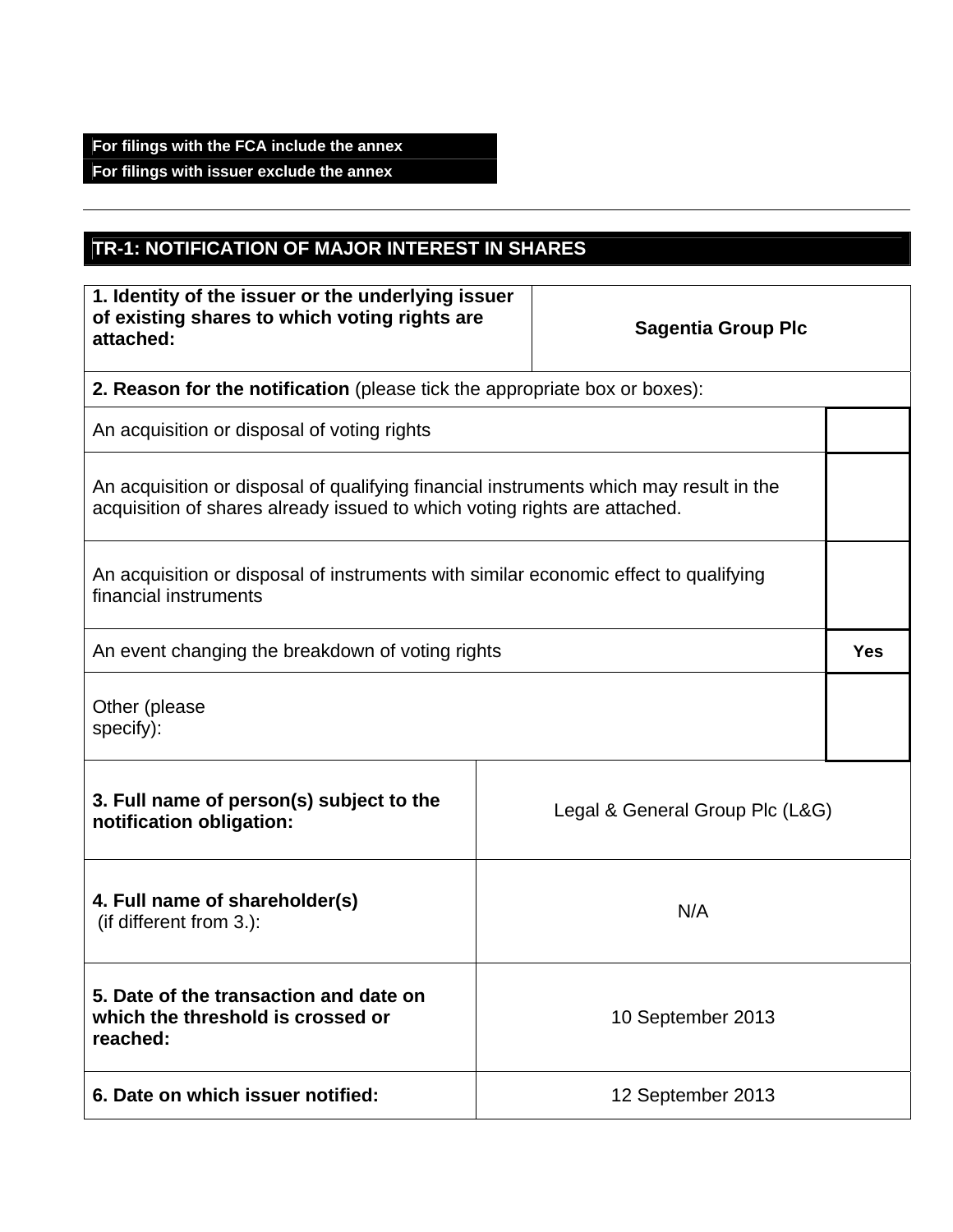| 7. Threshold(s) that is/are crossed or |                                      |
|----------------------------------------|--------------------------------------|
| reached:                               | <b>L&amp;G</b> (From 11% to $10\%$ ) |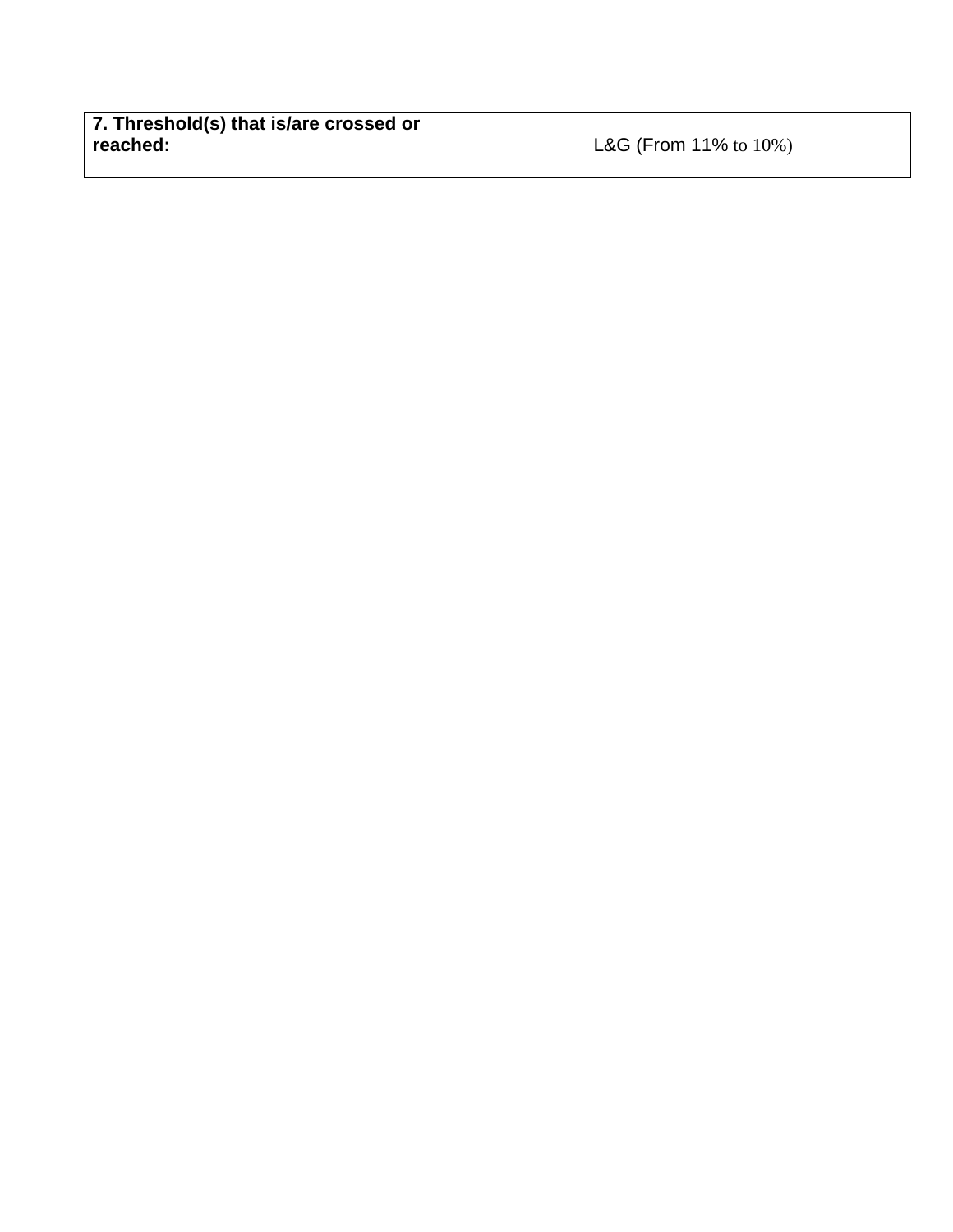| 8. Notified details:                                                                                                                             |                     |                                 |               |                                   |                 |                    |                 |
|--------------------------------------------------------------------------------------------------------------------------------------------------|---------------------|---------------------------------|---------------|-----------------------------------|-----------------|--------------------|-----------------|
| A: Voting rights attached to shares                                                                                                              |                     |                                 |               |                                   |                 |                    |                 |
| Resulting situation after the triggering transaction<br>Class/type of<br><b>Situation previous</b><br>to the triggering<br>shares<br>transaction |                     |                                 |               |                                   |                 |                    |                 |
| if possible<br>using                                                                                                                             | <b>Number</b><br>οf | <b>Number</b><br>οf             | <b>Number</b> | <b>Number of voting</b><br>rights |                 | % of voting rights |                 |
| the ISIN CODE                                                                                                                                    | <b>Shares</b>       | Voting<br><b>Rights</b>         | of shares     | <b>Direct</b>                     | <b>Indirect</b> | <b>Direct</b>      | <b>Indirect</b> |
| Ordinary 1p                                                                                                                                      |                     | 4,508,539<br>(as on 05/08/2013) | 4,215,539     | 4,215,539                         | 0               | $10.99\%$          | $0\%$           |

| <b>B: Qualifying Financial Instruments</b>                                                                                                                                                                                                         |  |  |  |  |
|----------------------------------------------------------------------------------------------------------------------------------------------------------------------------------------------------------------------------------------------------|--|--|--|--|
| Resulting situation after the triggering transaction                                                                                                                                                                                               |  |  |  |  |
| <b>Number of voting</b><br>rights that may be<br>Exercise/<br><b>Type of financial</b><br><b>Expiration</b><br>% of voting<br>acquired if the<br><b>Conversion Period</b><br>instrument<br>rights<br>date<br>instrument is<br>exercised/converted. |  |  |  |  |
|                                                                                                                                                                                                                                                    |  |  |  |  |

| C: Financial Instruments with similar economic effect to Qualifying Financial Instruments                                                                                                                     |  |  |  |  |                |              |
|---------------------------------------------------------------------------------------------------------------------------------------------------------------------------------------------------------------|--|--|--|--|----------------|--------------|
| Resulting situation after the triggering transaction                                                                                                                                                          |  |  |  |  |                |              |
| <b>Exercise</b><br>Exercise/<br>Type of financial<br><b>Expiration</b><br>Number of voting rights<br>% of voting rights<br>instrument refers to<br><b>Conversion</b><br>instrument<br>price<br>date<br>period |  |  |  |  |                |              |
|                                                                                                                                                                                                               |  |  |  |  | <b>Nominal</b> | <b>Delta</b> |
|                                                                                                                                                                                                               |  |  |  |  |                |              |

| Total (A+B+C)                  |                             |
|--------------------------------|-----------------------------|
| <b>Number of voting rights</b> | Percentage of voting rights |
| 4,215,539                      |                             |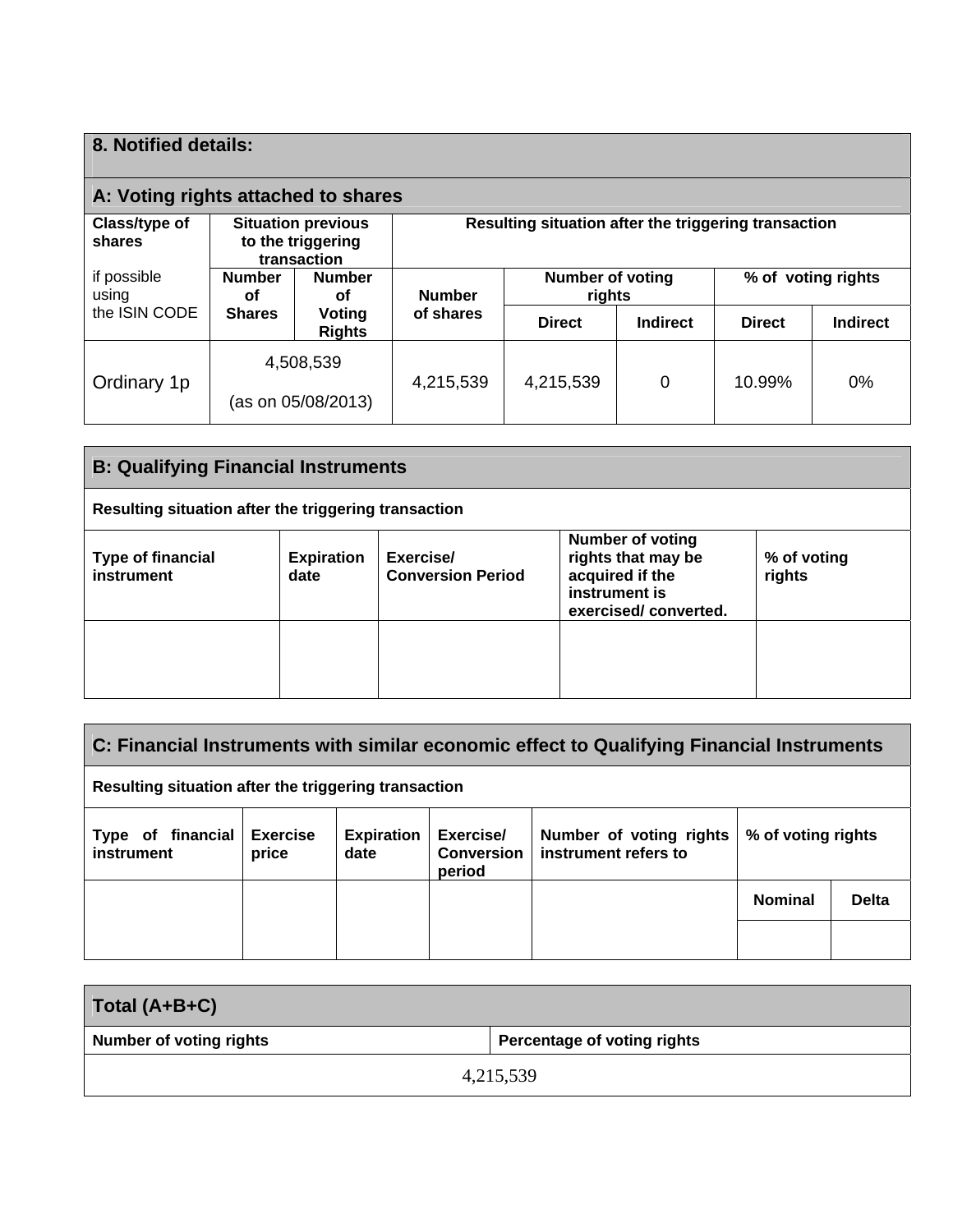| 9. Chain of controlled undertakings through which the voting rights and/or the<br>financial instruments are effectively held, if applicable: |                                                               |  |
|----------------------------------------------------------------------------------------------------------------------------------------------|---------------------------------------------------------------|--|
|                                                                                                                                              |                                                               |  |
| Legal & General Group Plc (Direct and Indirect) (Group)                                                                                      |                                                               |  |
| Legal & General Investment Management (Holdings) Limited (LGIMH) (Direct<br>and Indirect)                                                    |                                                               |  |
| Legal & General Investment Management Limited (Indirect) (LGIM)                                                                              |                                                               |  |
| Legal & General Group Plc (Direct) (L&G) ( $4,215,539 =$ LGAS, LGPL & PMC)                                                                   |                                                               |  |
| Legal & General Investment Management (Holdings) Limited<br>(Direct) (LGIMHD)                                                                | Legal & General Insurance Holdings Limited (Direct)<br>(LGIH) |  |
| Legal & General Assurance (Pensions Management) Limited<br>(PMC)                                                                             | Legal & General Assurance Society Limited (LGAS &<br>LGPL)    |  |
|                                                                                                                                              | Legal & General Pensions Limited (Direct) (LGPL)              |  |

| <b>Proxy Voting:</b>                                                |     |
|---------------------------------------------------------------------|-----|
| 10. Name of the proxy holder:                                       | N/A |
| 11. Number of voting rights proxy holder will cease<br>to hold:     | N/A |
| 12. Date on which proxy holder will cease to hold<br>voting rights: | N/A |

| 13. Additional information: | Notification using the total voting rights figure of<br>38,328,230 |
|-----------------------------|--------------------------------------------------------------------|
| <b>14. Contact name:</b>    | Angela Hayter (LGIM)                                               |